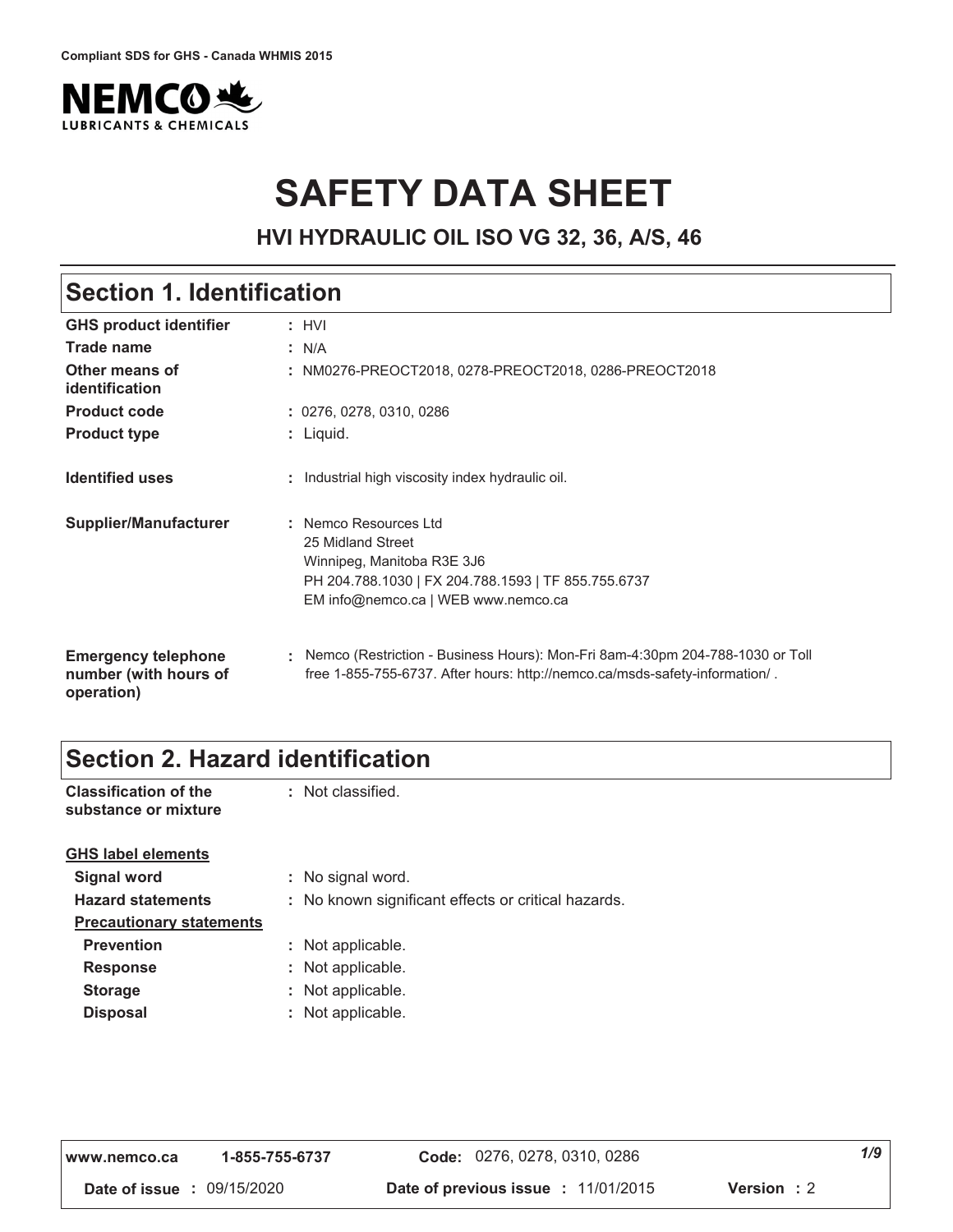NEMC0头 **LUBRICANTS & CHEMICALS** 

### Section 3. Composition/information on ingredients

#### Substance/mixture

: Mixture

Other means of identification

: NM0276-PREOCT2018, 0278-PREOCT2018, 0286-PREOCT2018

**Product code** 

: 0276, 0278, 0310, 0286

| Ingredient name                                                      | $\%$ (w/w)  | <b>CAS number</b> |
|----------------------------------------------------------------------|-------------|-------------------|
| Distillates (petroleum), hydrotreated heavy paraffinic               | 65 - 85     | 64742-54-7        |
| Lubricating oils (petroleum), C15-30, hydrotreated neutral oil-based | $0.5 - 1.5$ | 72623-86-0        |
| 2.6-di-tert-Butylphenol                                              | $0.1 - 1$   | 128-39-2          |

The exact percentage (concentration) in the composition has been withheld as a trade secret in accordance with the amended HPR as of April 2018.

There are no additional ingredients present which, within the current knowledge of the supplier and in the concentrations applicable, are classified as hazardous to health or the environment and hence require reporting in this section.

Occupational exposure limits, if available, are listed in Section 8.

## **Section 4. First-aid measures**

| Description of necessary first aid measures |                                                                                                                                                                                                                                                                                                                                                           |  |  |  |
|---------------------------------------------|-----------------------------------------------------------------------------------------------------------------------------------------------------------------------------------------------------------------------------------------------------------------------------------------------------------------------------------------------------------|--|--|--|
| Eye contact                                 | : Immediately flush eyes with plenty of water, occasionally lifting the upper and lower<br>eyelids. Check for and remove any contact lenses. Get medical attention if irritation<br>occurs.                                                                                                                                                               |  |  |  |
| <b>Inhalation</b>                           | : Remove victim to fresh air and keep at rest in a position comfortable for breathing.<br>Get medical attention if symptoms occur.                                                                                                                                                                                                                        |  |  |  |
| <b>Skin contact</b>                         | : Flush contaminated skin with plenty of water. Get medical attention if symptoms<br>occur.                                                                                                                                                                                                                                                               |  |  |  |
| Ingestion                                   | : Wash out mouth with water. Remove victim to fresh air and keep at rest in a<br>position comfortable for breathing. If material has been swallowed and the exposed<br>person is conscious, give small quantities of water to drink. Do not induce vomiting<br>unless directed to do so by medical personnel. Get medical attention if symptoms<br>occur. |  |  |  |

#### Most important symptoms/effects, acute and delayed

| <b>Potential acute health effects</b> |                                                                                                                                |     |
|---------------------------------------|--------------------------------------------------------------------------------------------------------------------------------|-----|
| Eye contact                           | : No known significant effects or critical hazards.                                                                            |     |
| <b>Inhalation</b>                     | : No known significant effects or critical hazards.                                                                            |     |
| <b>Skin contact</b>                   | : No known significant effects or critical hazards.                                                                            |     |
| Ingestion                             | : No known significant effects or critical hazards.                                                                            |     |
| Over-exposure signs/symptoms          |                                                                                                                                |     |
| Eye contact                           | : No known significant effects or critical hazards.                                                                            |     |
| <b>Inhalation</b>                     | : No known significant effects or critical hazards.                                                                            |     |
| <b>Skin contact</b>                   | : No known significant effects or critical hazards.                                                                            |     |
| Ingestion                             | : No known significant effects or critical hazards.                                                                            |     |
|                                       | Indication of immediate medical attention and special treatment needed, if necessary                                           |     |
| Notes to physician                    | : Treat symptomatically. Contact poison treatment specialist immediately if large<br>quantities have been ingested or inhaled. |     |
| <b>Specific treatments</b>            | : No specific treatment.                                                                                                       |     |
| <b>Protection of first-aiders</b>     | : No action shall be taken involving any personal risk or without suitable training.                                           |     |
| www.nemco.ca                          | Code: 0276, 0278, 0310, 0286<br>1-855-755-6737                                                                                 | 2/9 |
| Date of issue : 09/15/2020            | <b>Version: 2</b><br>Date of previous issue : 11/01/2015                                                                       |     |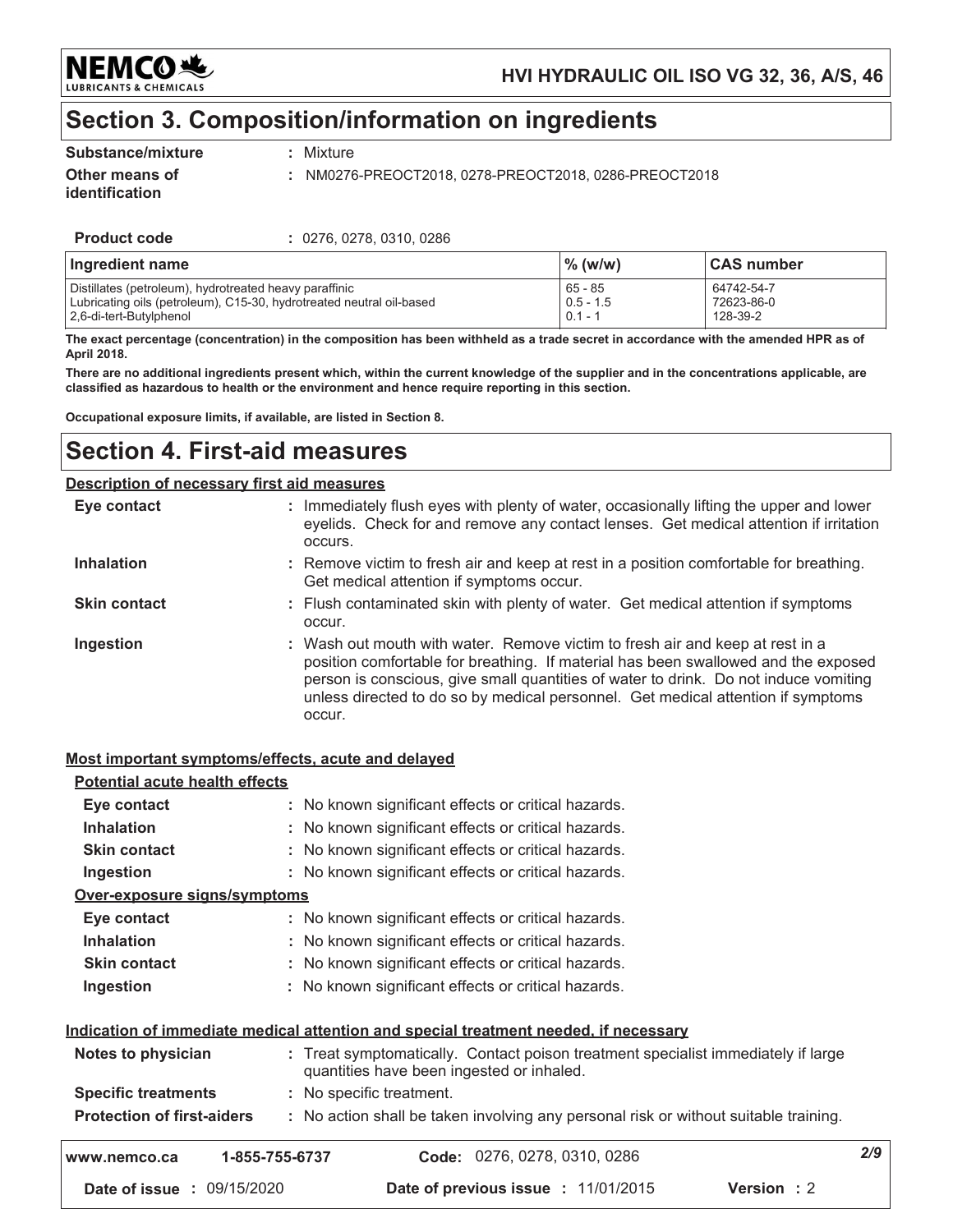

### **Section 4. First-aid measures**

See toxicological information (Section 11)

### **Section 5. Fire-fighting measures**

| <b>Extinguishing media</b>                               |                                                                                                                                                                                                     |
|----------------------------------------------------------|-----------------------------------------------------------------------------------------------------------------------------------------------------------------------------------------------------|
| Suitable extinguishing<br>media                          | : Use an extinguishing agent suitable for the surrounding fire.                                                                                                                                     |
| Unsuitable extinguishing<br>media                        | : None known.                                                                                                                                                                                       |
| Specific hazards arising<br>from the chemical            | : No specific fire or explosion hazard.                                                                                                                                                             |
| <b>Hazardous thermal</b><br>decomposition products       | : No specific data.                                                                                                                                                                                 |
| <b>Special protective actions</b><br>for fire-fighters   | : Promptly isolate the scene by removing all persons from the vicinity of the incident if<br>there is a fire. No action shall be taken involving any personal risk or without<br>suitable training. |
| <b>Special protective</b><br>equipment for fire-fighters | : Fire-fighters should wear appropriate protective equipment and self-contained<br>breathing apparatus (SCBA) with a full face-piece operated in positive pressure<br>mode.                         |

### **Section 6. Accidental release measures**

#### Personal precautions, protective equipment and emergency procedures

| For non-emergency<br>personnel   |    | : No action shall be taken involving any personal risk or without suitable training.<br>Evacuate surrounding areas. Keep unnecessary and unprotected personnel from<br>entering. Do not touch or walk through spilled material. Put on appropriate personal<br>protective equipment. |
|----------------------------------|----|--------------------------------------------------------------------------------------------------------------------------------------------------------------------------------------------------------------------------------------------------------------------------------------|
| For emergency responders         | ÷. | If specialized clothing is required to deal with the spillage, take note of any<br>information in Section 8 on suitable and unsuitable materials. See also the<br>information in "For non-emergency personnel".                                                                      |
| <b>Environmental precautions</b> |    | : Avoid dispersal of spilled material and runoff and contact with soil, waterways,<br>drains and sewers. Inform the relevant authorities if the product has caused<br>environmental pollution (sewers, waterways, soil or air).                                                      |

#### Methods and materials for containment and cleaning up

: Stop leak if without risk. Move containers from spill area. Prevent entry into sewers, **Spill** water courses, basements or confined areas. Wash spillages into an effluent treatment plant or proceed as follows. Contain and collect spillage with noncombustible, absorbent material e.g. sand, earth, vermiculite or diatomaceous earth and place in container for disposal according to local regulations (see Section 13). Dispose of via a licensed waste disposal contractor. Note: see Section 1 for emergency contact information and Section 13 for waste disposal.

| www.nemco.ca                      | 1-855-755-6737 | Code: 0276, 0278, 0310, 0286               |            | 3/9 |
|-----------------------------------|----------------|--------------------------------------------|------------|-----|
| <b>Date of issue : 09/15/2020</b> |                | <b>Date of previous issue : 11/01/2015</b> | Version: 2 |     |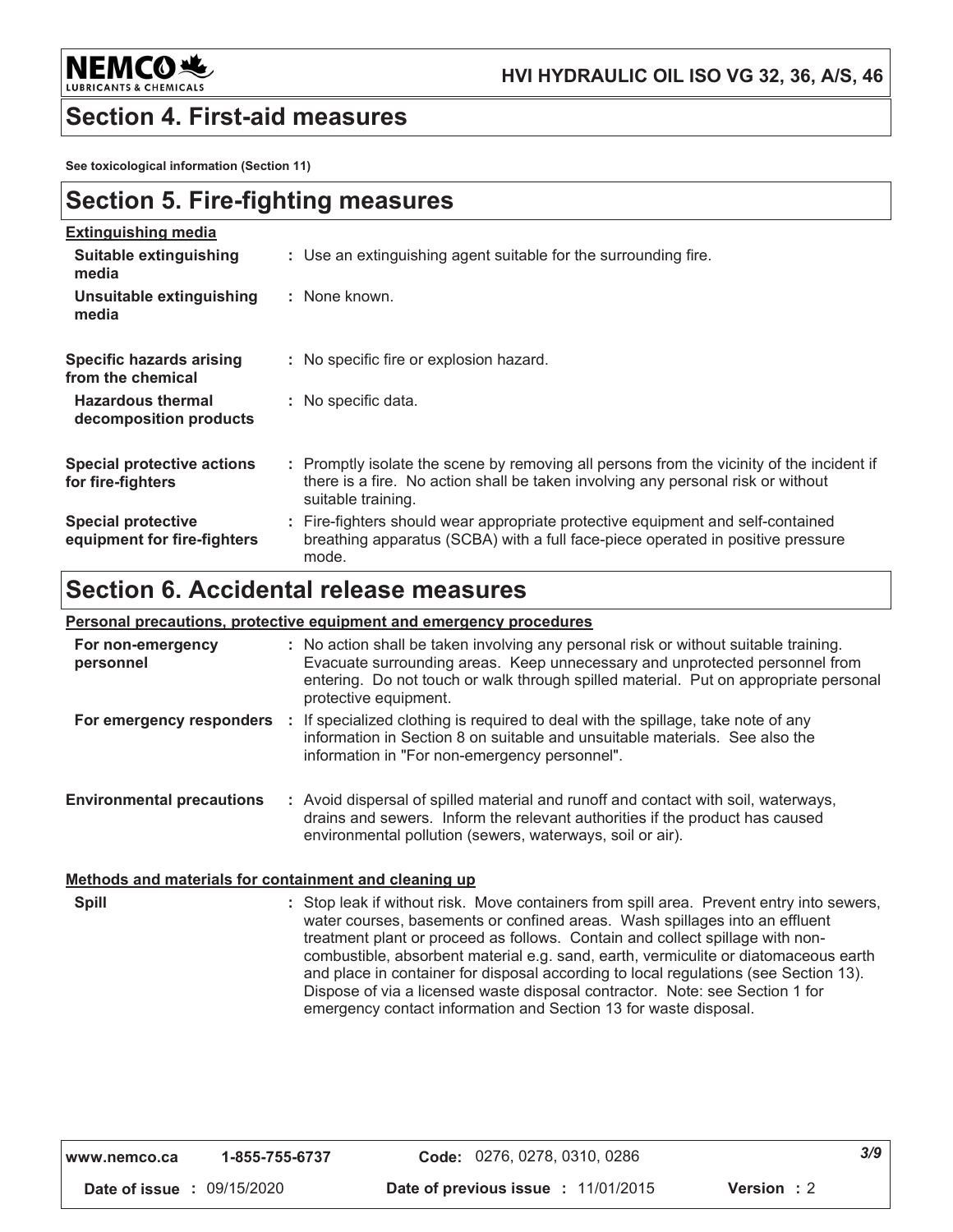

# **Section 7. Handling and storage**

| <b>Precautions for safe handling</b>                               |                                                                                                                                                                                                                                                                                                                                                                                                                                                                                                                                                                                    |
|--------------------------------------------------------------------|------------------------------------------------------------------------------------------------------------------------------------------------------------------------------------------------------------------------------------------------------------------------------------------------------------------------------------------------------------------------------------------------------------------------------------------------------------------------------------------------------------------------------------------------------------------------------------|
| <b>Protective measures</b>                                         | : Put on appropriate personal protective equipment (see Section 8).                                                                                                                                                                                                                                                                                                                                                                                                                                                                                                                |
| Advice on general<br>occupational hygiene                          | : Eating, drinking and smoking should be prohibited in areas where this material is<br>handled, stored and processed. Workers should wash hands and face before eating,<br>drinking and smoking. See also Section 8 for additional information on hygiene<br>measures.                                                                                                                                                                                                                                                                                                             |
| Conditions for safe storage,<br>including any<br>incompatibilities | : Store in accordance with local regulations. Store in original container protected from<br>direct sunlight in a dry, cool and well-ventilated area, away from incompatible<br>materials (see Section 10) and food and drink. Keep container tightly closed and<br>sealed until ready for use. Containers that have been opened must be carefully<br>resealed and kept upright to prevent leakage. Do not store in unlabeled containers.<br>Use appropriate containment to avoid environmental contamination. See Section 10<br>for incompatible materials before handling or use. |

### Section 8. Exposure controls/personal protection

### **Control parameters**

### **Occupational exposure limits**

| Ingredient name                                                                                                                | <b>Exposure limits</b>                                                                                                                                                                                                                                                                                                                                                                                                                                                                                                                                            |
|--------------------------------------------------------------------------------------------------------------------------------|-------------------------------------------------------------------------------------------------------------------------------------------------------------------------------------------------------------------------------------------------------------------------------------------------------------------------------------------------------------------------------------------------------------------------------------------------------------------------------------------------------------------------------------------------------------------|
| Distillates (petroleum), hydrotreated heavy paraffinic<br>Lubricating oils (petroleum), C15-30, hydrotreated neutral oil-based | CA Alberta Provincial (Canada, 6/2018).<br>8 hrs OEL: 5 mg/m <sup>3</sup> 8 hours. Form: Mist<br>15 min OEL: 10 mg/m <sup>3</sup> 15 minutes. Form: Mist<br>CA Quebec Provincial (Canada, 1/2014).<br>TWAEV: 5 mg/m <sup>3</sup> 8 hours. Form: mist<br>STEV: 10 mg/m <sup>3</sup> 15 minutes. Form: mist<br>CA Alberta Provincial (Canada, 6/2018).<br>8 hrs OEL: 5 mg/m <sup>3</sup> 8 hours. Form: Mist<br>15 min OEL: 10 mg/m <sup>3</sup> 15 minutes. Form: Mist<br>CA Quebec Provincial (Canada, 1/2014).<br>TWAEV: 5 mg/m <sup>3</sup> 8 hours. Form: Mist |
|                                                                                                                                | STEV: 10 mg/m <sup>3</sup> 15 minutes. Form: Mist                                                                                                                                                                                                                                                                                                                                                                                                                                                                                                                 |

| <b>Appropriate engineering</b><br>controls<br><b>Environmental exposure</b><br>controls                                                                                                                                                                                        | : Good general ventilation should be sufficient to control worker exposure to airborne<br>contaminants.<br>: Emissions from ventilation or work process equipment should be checked to ensure<br>they comply with the requirements of environmental protection legislation.                                                                                                                                                                                                          |  |  |  |
|--------------------------------------------------------------------------------------------------------------------------------------------------------------------------------------------------------------------------------------------------------------------------------|--------------------------------------------------------------------------------------------------------------------------------------------------------------------------------------------------------------------------------------------------------------------------------------------------------------------------------------------------------------------------------------------------------------------------------------------------------------------------------------|--|--|--|
| <b>Individual protection measures</b>                                                                                                                                                                                                                                          |                                                                                                                                                                                                                                                                                                                                                                                                                                                                                      |  |  |  |
| <b>Hygiene measures</b><br><b>Eye/face protection</b>                                                                                                                                                                                                                          | : Wash hands, forearms and face thoroughly after handling chemical products, before<br>eating, smoking and using the lavatory and at the end of the working period.<br>Appropriate techniques should be used to remove potentially contaminated clothing.<br>Wash contaminated clothing before reusing. Ensure that eyewash stations and<br>safety showers are close to the workstation location.<br>: Safety eyewear complying with an approved standard should be used when a risk |  |  |  |
| assessment indicates this is necessary to avoid exposure to liquid splashes, mists,<br>gases or dusts. If contact is possible, the following protection should be worn,<br>unless the assessment indicates a higher degree of protection: safety glasses with<br>side-shields. |                                                                                                                                                                                                                                                                                                                                                                                                                                                                                      |  |  |  |
| <b>Skin protection</b>                                                                                                                                                                                                                                                         |                                                                                                                                                                                                                                                                                                                                                                                                                                                                                      |  |  |  |
| <b>Hand protection</b>                                                                                                                                                                                                                                                         | : Chemical-resistant, impervious gloves complying with an approved standard should<br>be worn at all times when handling chemical products if a risk assessment indicates<br>this is necessary.                                                                                                                                                                                                                                                                                      |  |  |  |
| 1-855-755-6737<br>www.nemco.ca                                                                                                                                                                                                                                                 | 4/9<br>Code: 0276, 0278, 0310, 0286                                                                                                                                                                                                                                                                                                                                                                                                                                                  |  |  |  |
| <b>Date of issue : 09/15/2020</b>                                                                                                                                                                                                                                              | Version: 2<br>Date of previous issue : 11/01/2015                                                                                                                                                                                                                                                                                                                                                                                                                                    |  |  |  |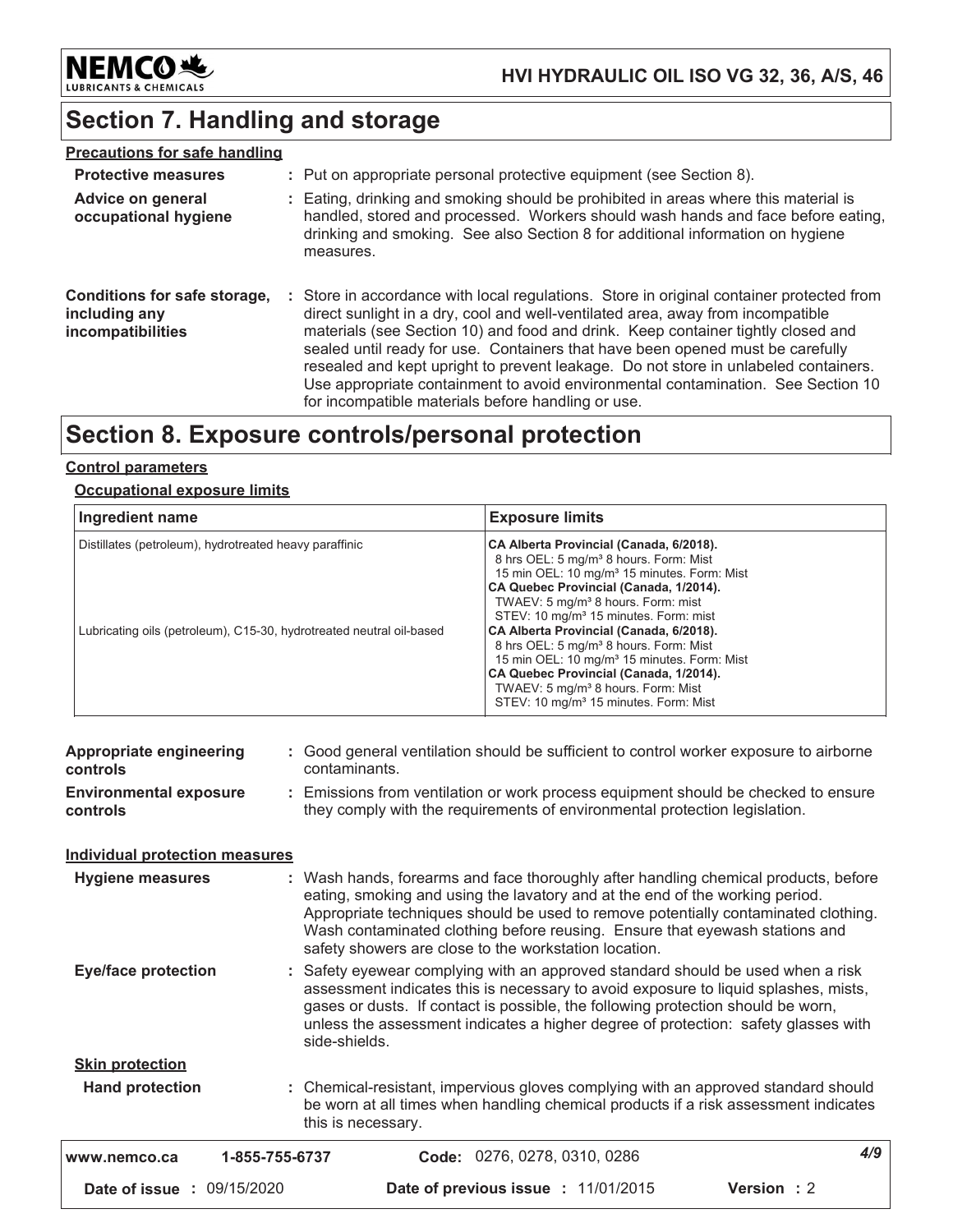**NEMCO头** LUBRIC

### HVI HYDRAULIC OIL ISO VG 32, 36, A/S, 46

# Section 8. Exposure controls/personal protection

| <b>Body protection</b>        | : Personal protective equipment for the body should be selected based on the task<br>being performed and the risks involved and should be approved by a specialist<br>before handling this product.                                                                                 |
|-------------------------------|-------------------------------------------------------------------------------------------------------------------------------------------------------------------------------------------------------------------------------------------------------------------------------------|
| Other skin protection         | : Appropriate footwear and any additional skin protection measures should be<br>selected based on the task being performed and the risks involved and should be<br>approved by a specialist before handling this product.                                                           |
| <b>Respiratory protection</b> | : Based on the hazard and potential for exposure, select a respirator that meets the<br>appropriate standard or certification. Respirators must be used according to a<br>respiratory protection program to ensure proper fitting, training, and other important<br>aspects of use. |

# Section 9. Physical and chemical properties

| <b>Appearance</b>                                 |                                                                                  |
|---------------------------------------------------|----------------------------------------------------------------------------------|
| <b>Physical state</b>                             | : Liquid. [Viscous.]                                                             |
| Color                                             | $:$ Amber.                                                                       |
| Odor                                              | : Mild hydrocarbon.                                                              |
| <b>Odor threshold</b>                             | : Not available.                                                                 |
| рH                                                | : Not available.                                                                 |
| <b>Freezing point</b>                             | : Not available.                                                                 |
| Boiling point/boiling range                       | : Not available.                                                                 |
| <b>Flash point</b>                                | : Open cup: 212°C, 218°C, 229°C                                                  |
| <b>Evaporation rate</b>                           | : Not available.                                                                 |
| <b>Flammability (solid, gas)</b>                  | $:$ Not available.                                                               |
| Lower and upper explosive<br>(flammable) limits   | : Not available.                                                                 |
| Vapor pressure                                    | : Not available.                                                                 |
| Vapor density                                     | : Not available.                                                                 |
| <b>Relative density</b>                           | $: 0.85$ to 0.91                                                                 |
| <b>Solubility</b>                                 | : Negligible in water.                                                           |
| <b>Partition coefficient: n-</b><br>octanol/water | : Not available.                                                                 |
| <b>Auto-ignition temperature</b>                  | : Not available.                                                                 |
| <b>Decomposition temperature</b>                  | : Not available.                                                                 |
| <b>Viscosity</b>                                  | : Kinematic: 6.6, 6.9, 8.3 cSt (100°C)<br>Kinematic: 33.5, 35.7, 46.7 cSt (40°C) |
| Flow time (ISO 2431)                              | : Not available.                                                                 |

# **Section 10. Stability and reactivity**

| <b>Date of issue : 09/15/2020</b>                                                                                                 | <b>Date of previous issue : 11/01/2015</b><br>Version: 2 |     |  |
|-----------------------------------------------------------------------------------------------------------------------------------|----------------------------------------------------------|-----|--|
| 1-855-755-6737<br>www.nemco.ca                                                                                                    | Code: 0276, 0278, 0310, 0286                             | 5/9 |  |
| <b>Conditions to avoid</b>                                                                                                        | : No specific data.                                      |     |  |
| <b>Possibility of hazardous</b><br>: Under normal conditions of storage and use, hazardous reactions will not occur.<br>reactions |                                                          |     |  |
| <b>Chemical stability</b><br>: The product is stable.                                                                             |                                                          |     |  |
| <b>Reactivity</b><br>: No specific test data related to reactivity available for this product or its ingredients.                 |                                                          |     |  |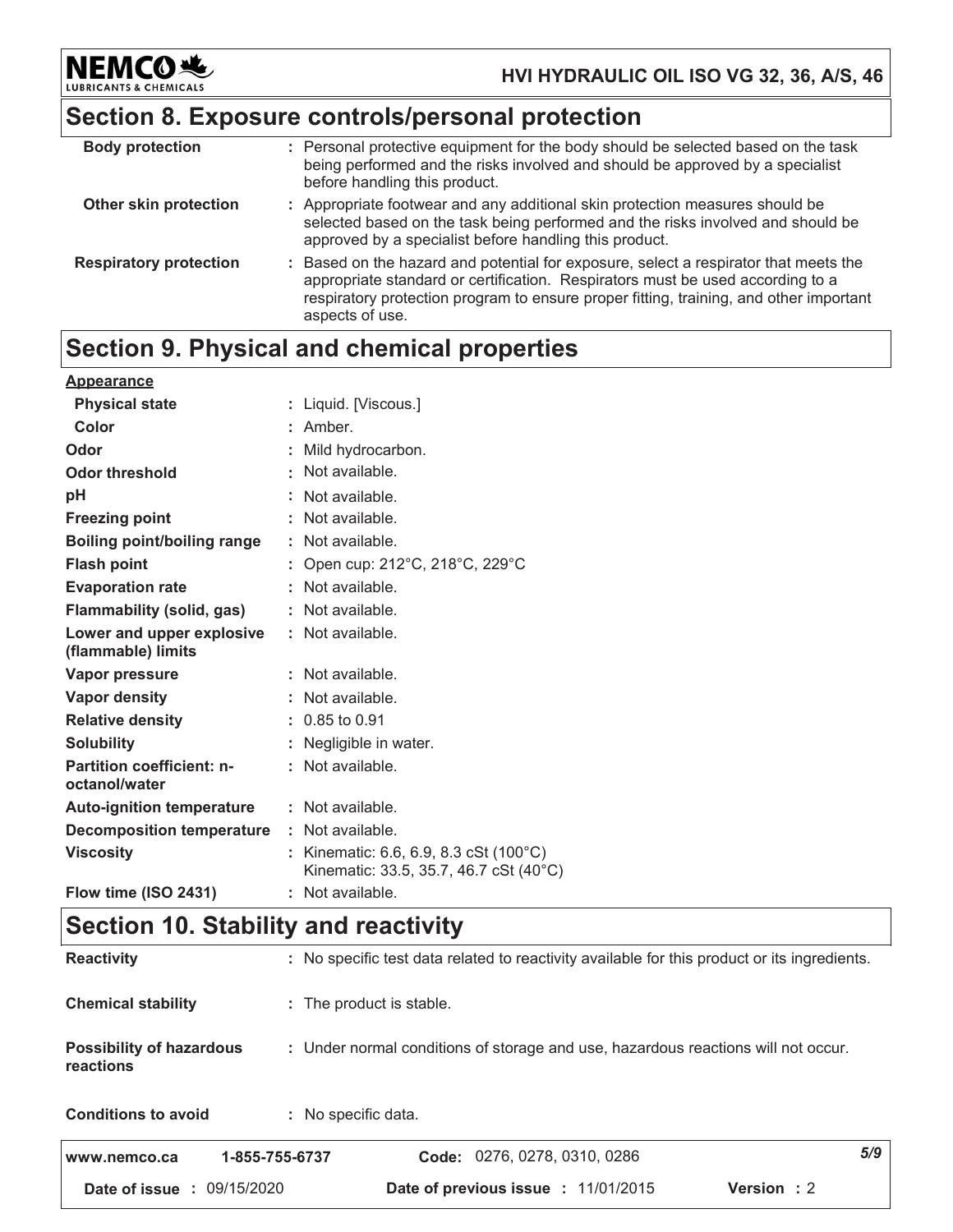

### HVI HYDRAULIC OIL ISO VG 32, 36, A/S, 46

# Section 10. Stability and reactivity

| Incompatible materials                     | : Reactive or incompatible with the following materials: strong oxidizers and strong<br>reducing agents.  |
|--------------------------------------------|-----------------------------------------------------------------------------------------------------------|
| <b>Hazardous decomposition</b><br>products | : Under normal conditions of storage and use, hazardous decomposition products<br>should not be produced. |

### **Section 11. Toxicological information**

#### Information on toxicological effects

#### **Acute toxicity**

| <b>Product/ingredient name</b> | <b>Result</b>            | <b>Species</b> | <b>Dose</b>               | <b>Exposure</b> |
|--------------------------------|--------------------------|----------------|---------------------------|-----------------|
| 2,6-di-tert-Butylphenol        | LD50 Dermal<br>∟D50 Oral | Rabbit<br>Rat  | $>10$ g/kg<br>>5000 mg/kg |                 |

#### **Irritation/Corrosion**

| <b>Product/ingredient name</b> | l Result                 | <b>Species</b> | <b>Score</b> | <b>Exposure</b> | <b>Observation</b> |
|--------------------------------|--------------------------|----------------|--------------|-----------------|--------------------|
| 2,6-di-tert-Butylphenol        | Skin - Moderate irritant | Rat            |              | $0.5$ mL        |                    |

#### **Sensitization**

There is no data available.

#### **Mutagenicity**

There is no data available.

#### Carcinogenicity

There is no data available.

#### **Reproductive toxicity**

There is no data available.

#### **Teratogenicity**

There is no data available.

#### Specific target organ toxicity (single exposure)

There is no data available.

#### Specific target organ toxicity (repeated exposure)

There is no data available.

#### **Aspiration hazard**

| l Name                                                               | l Result                              |
|----------------------------------------------------------------------|---------------------------------------|
| Distillates (petroleum), hydrotreated heavy paraffinic               | <b>ASPIRATION HAZARD - Category 1</b> |
| Lubricating oils (petroleum), C15-30, hydrotreated neutral oil-based | <b>ASPIRATION HAZARD - Category 1</b> |

Information on the likely : Dermal contact. Eye contact. Inhalation. Ingestion.

### routes of exposure

**Potential acute health effects** 

| Eye contact         | : No known significant effects or critical hazards. |
|---------------------|-----------------------------------------------------|
| <b>Inhalation</b>   | : No known significant effects or critical hazards. |
| <b>Skin contact</b> | : No known significant effects or critical hazards. |
| Ingestion           | : No known significant effects or critical hazards. |

#### Symptoms related to the physical, chemical and toxicological characteristics

| www.nemco.ca | 1-855-755-6737                    | Code: 0276, 0278, 0310, 0286        |                    | 6/9 |
|--------------|-----------------------------------|-------------------------------------|--------------------|-----|
|              | <b>Date of issue : 09/15/2020</b> | Date of previous issue : 11/01/2015 | <b>Version</b> : 2 |     |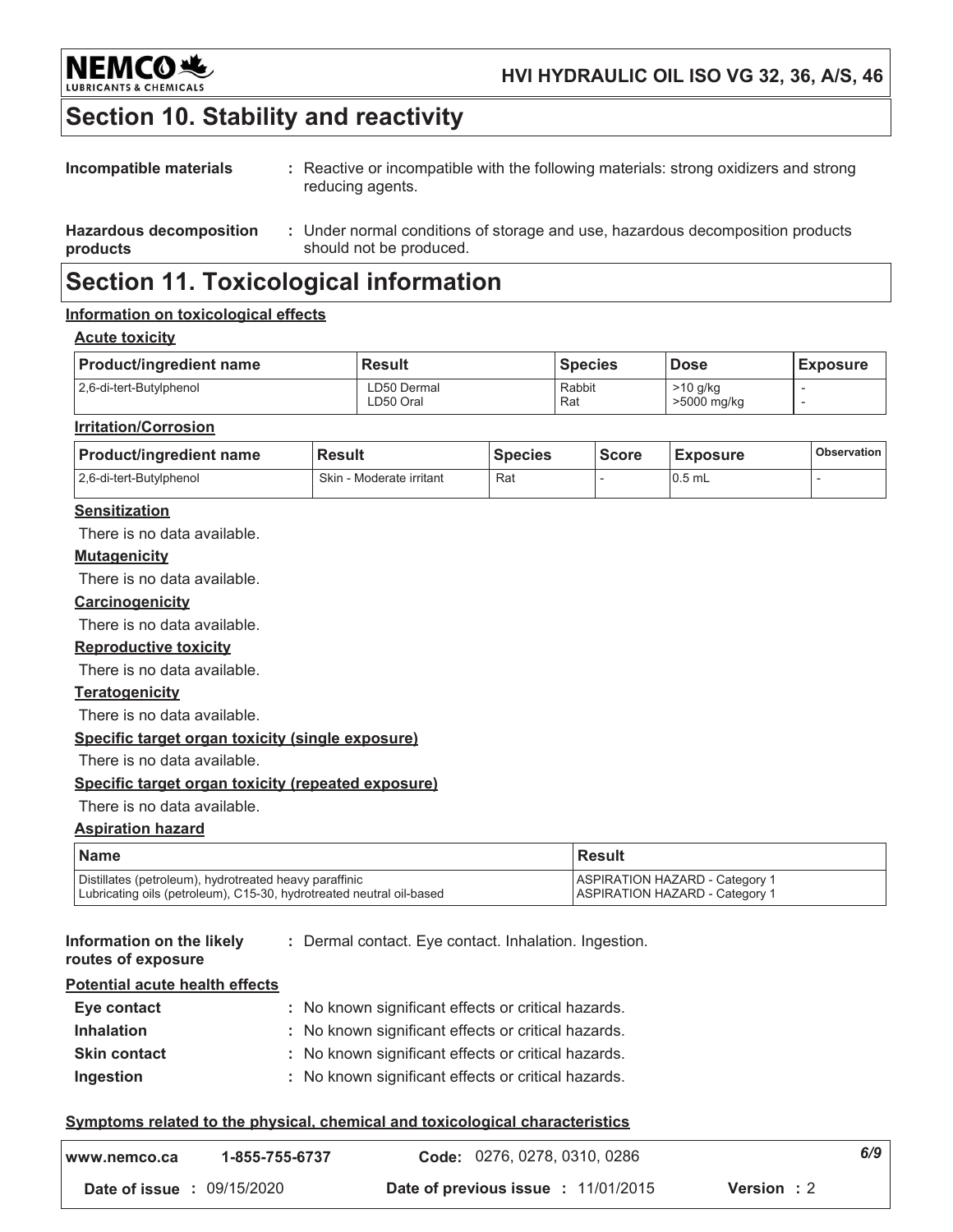

### HVI HYDRAULIC OIL ISO VG 32, 36, A/S, 46

# **Section 11. Toxicological information**

| Eye contact                             |    | : No known significant effects or critical hazards.                                      |
|-----------------------------------------|----|------------------------------------------------------------------------------------------|
| <b>Inhalation</b>                       |    | : No known significant effects or critical hazards.                                      |
| <b>Skin contact</b>                     |    | No known significant effects or critical hazards.                                        |
| Ingestion                               |    | : No known significant effects or critical hazards.                                      |
|                                         |    |                                                                                          |
|                                         |    | Delayed and immediate effects and also chronic effects from short and long term exposure |
| <b>Short term exposure</b>              |    |                                                                                          |
| <b>Potential immediate</b><br>effects   |    | : No known significant effects or critical hazards.                                      |
|                                         |    | <b>Potential delayed effects</b> : No known significant effects or critical hazards.     |
| Long term exposure                      |    |                                                                                          |
| <b>Potential immediate</b><br>effects   |    | : No known significant effects or critical hazards.                                      |
| <b>Potential delayed effects</b>        |    | : No known significant effects or critical hazards.                                      |
| <b>Potential chronic health effects</b> |    |                                                                                          |
| <b>General</b>                          |    | : No known significant effects or critical hazards.                                      |
| Carcinogenicity                         |    | No known significant effects or critical hazards.                                        |
| <b>Mutagenicity</b>                     |    | No known significant effects or critical hazards.                                        |
| <b>Teratogenicity</b>                   |    | No known significant effects or critical hazards.                                        |
| <b>Developmental effects</b>            | t. | No known significant effects or critical hazards.                                        |
| <b>Fertility effects</b>                |    | : No known significant effects or critical hazards.                                      |

### **Numerical measures of toxicity**

**Acute toxicity estimates** 

There is no data available.

# **Section 12. Ecological information**

#### **Toxicity**

There is no data available.

#### Persistence and degradability

There is no data available.

#### **Bioaccumulative potential**

| <b>Product/ingredient name</b>                                            | LogP <sub>ow</sub>                                  | <b>BCF</b>                   | <b>Potential</b> |
|---------------------------------------------------------------------------|-----------------------------------------------------|------------------------------|------------------|
| 2,6-di-tert-Butylphenol                                                   | 4.5                                                 |                              | high             |
| <b>Mobility in soil</b><br>Soil/water partition<br>coefficient $(K_{oc})$ | : There is no data available.                       |                              |                  |
| Other adverse effects                                                     | : No known significant effects or critical hazards. |                              |                  |
| www.nemco.ca                                                              | 1-855-755-6737                                      | Code: 0276, 0278, 0310, 0286 | 7/9              |

Date of issue: 09/15/2020 Date of previous issue : 11/01/2015 Version : 2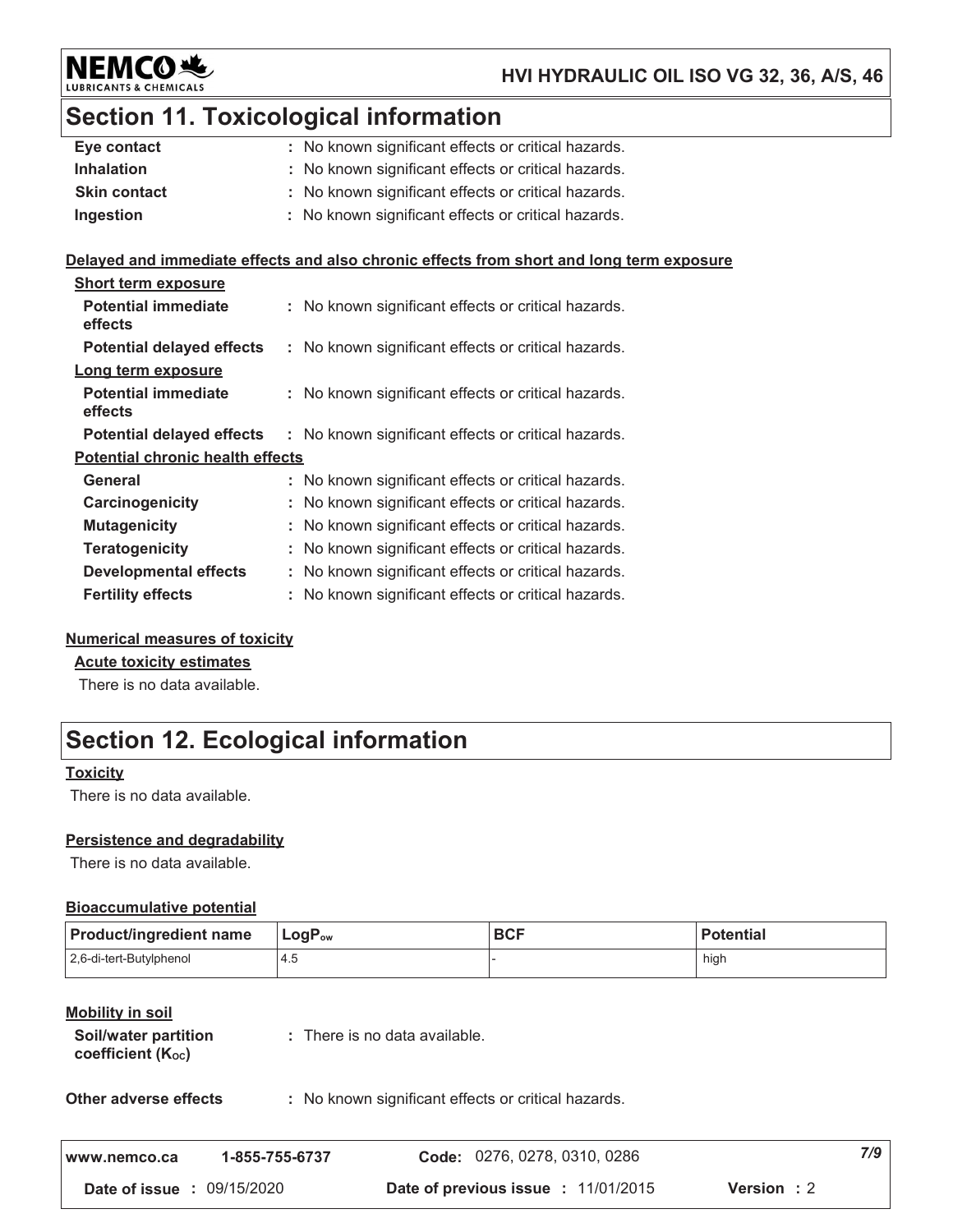

### HVI HYDRAULIC OIL ISO VG 32, 36, A/S, 46

### **Section 13. Disposal considerations**

**Disposal methods** : The generation of waste should be avoided or minimized wherever possible. Disposal of this product, solutions and any by-products should comply with the requirements of environmental protection and waste disposal legislation and any regional local authority requirements. Dispose of surplus and non-recyclable products via a licensed waste disposal contractor. Waste should not be disposed of untreated to the sewer unless fully compliant with the requirements of all authorities with jurisdiction. Waste packaging should be recycled. Incineration or landfill should only be considered when recycling is not feasible. This material and its container must be disposed of in a safe way. Empty containers or liners may retain some product residues. Avoid dispersal of spilled material and runoff and contact with soil, waterways, drains and sewers.

### **Section 14. Transport information**

|                                      | <b>TDG Classification</b> | <b>IMDG</b>              | <b>IATA</b>              |
|--------------------------------------|---------------------------|--------------------------|--------------------------|
| <b>UN number</b>                     | Not regulated.            | Not regulated.           | Not regulated.           |
| <b>UN proper</b><br>shipping name    |                           | $\overline{\phantom{0}}$ | $\overline{\phantom{a}}$ |
| <b>Transport</b><br>hazard class(es) | ٠                         | ۰                        | -                        |
| Packing group                        | $\overline{\phantom{a}}$  | ۰                        | ۰                        |
| <b>Environmental</b><br>hazards      | No.                       | No.                      | No.                      |

**Emergency Response** : Not applicable. **Guidebook (ERG)** 

Special precautions for user : Transport within user's premises: always transport in closed containers that are upright and secure. Ensure that persons transporting the product know what to do in the event of an accident or spillage.

### **Section 15. Regulatory information**

| <u>Canadian lists</u>                        |                                      |
|----------------------------------------------|--------------------------------------|
| <b>Canada inventory (DSL</b><br><b>NDSL)</b> | : Not determined.                    |
| <b>Canadian NPRI</b>                         | : None of the components are listed. |
| <b>CEPA Toxic substances</b>                 | : None of the components are listed. |

 $8/9$ Code: 0276, 0278, 0310, 0286 www.nemco.ca 1-855-755-6737 Date of issue : 09/15/2020 Date of previous issue : 11/01/2015 Version: 2